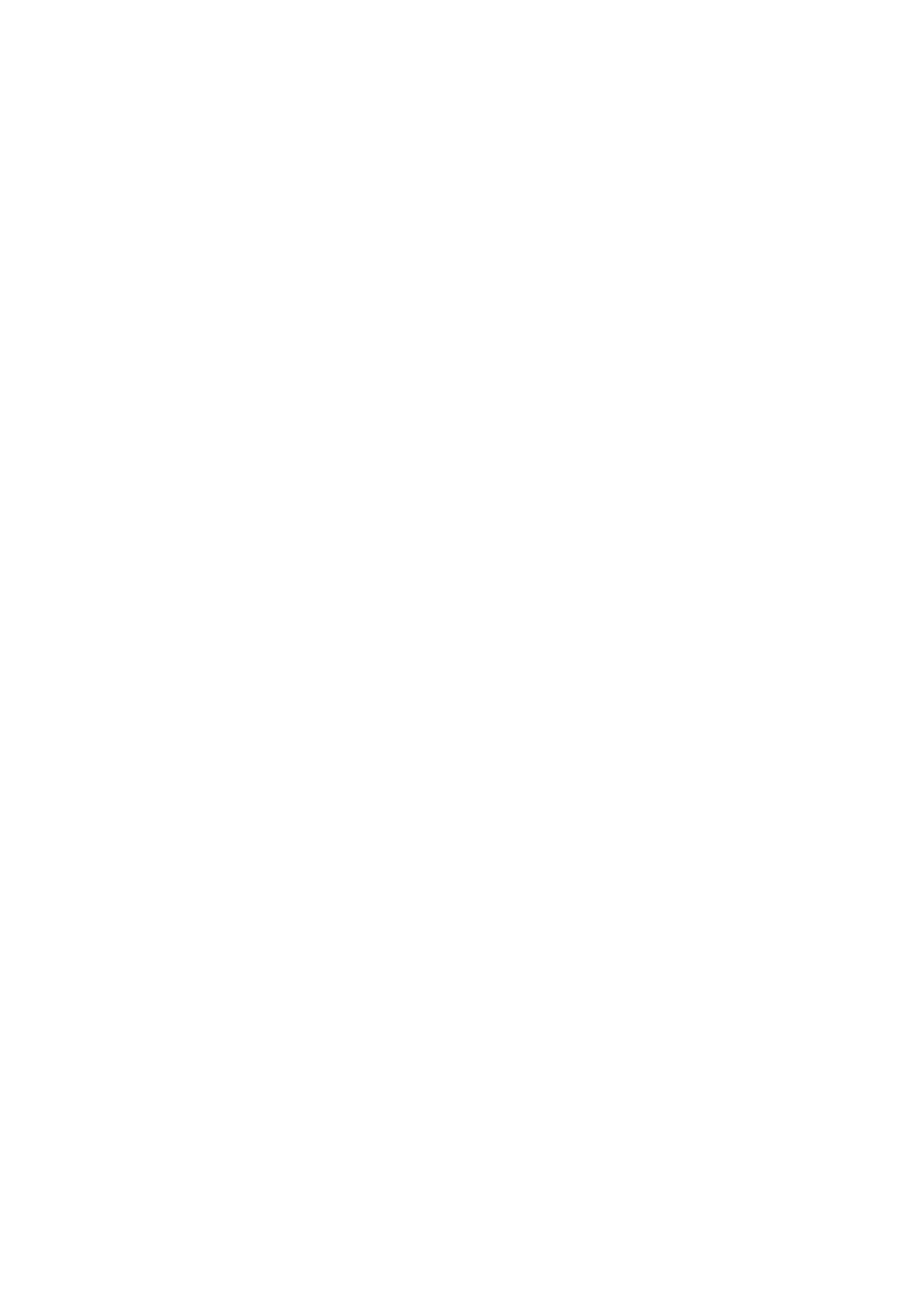# **PROGRAM**

### **Opening Session**

| $13:00 - 13:05$ Opening Remarks                             |
|-------------------------------------------------------------|
| Tanaka Satoshi (President, NIDS)                            |
| $13:05 - 13:10$ Chairperson's Remarks                       |
| Shoji Junichiro (Vice President for Academic Affairs, NIDS) |

# **Keynote Address**

| 13:10 – 13:50         | "Reconstructing the History of Modern East Asia" |
|-----------------------|--------------------------------------------------|
|                       | Nakanishi Hiroshi (Professor, Kyoto University)  |
| $13:50 - 14:00$ Break |                                                  |

### **Session 1: The Regional Order in Modern East Asia**

|                          | 14:00 – 14:20  "Pan-Asianism in Modern Japan and the East Asian Regional Order" |
|--------------------------|---------------------------------------------------------------------------------|
|                          | Matsuura Masataka (Professor, Rikkyo University)                                |
|                          | 14:20 – 14:40 "Modern China's Foreign Relations and East Asia"                  |
|                          | Liu Jie (Professor, Waseda University)                                          |
| $14:40 - 15:00$ Comments |                                                                                 |
|                          | Shoji Junichiro (Vice President for Academic Affairs, NIDS)                     |
| $15:00 - 15:10$ Break    |                                                                                 |

### **Session 2: The International Order in Modern East Asia**

|                 | 15:10 – 15:30 "Going their separate ways: The British Empire, Japan, and Reordering |
|-----------------|-------------------------------------------------------------------------------------|
|                 | Asia between the World Wars"                                                        |
|                 | Brian P. Farrell (Professor, National University of Singapore)                      |
|                 | 15:30 – 15:50 "The Soviet Far Eastern Strategy and International Order"             |
|                 | Hanada Tomoyuki (Senior Fellow, NIDS)                                               |
| $15:50 - 16:10$ | Comments                                                                            |
|                 | Tohmatsu Haruo (Professor, National Defense Academy)                                |
| $16:10 - 16:20$ | Break                                                                               |

# **Overall Discussion**

16:20 – 17:10 Overall Discussion

# **Closing Session**

| $17:10 - 17:15$ Closing Remarks     |
|-------------------------------------|
| Kiguchi Yuji (Vice President, NIDS) |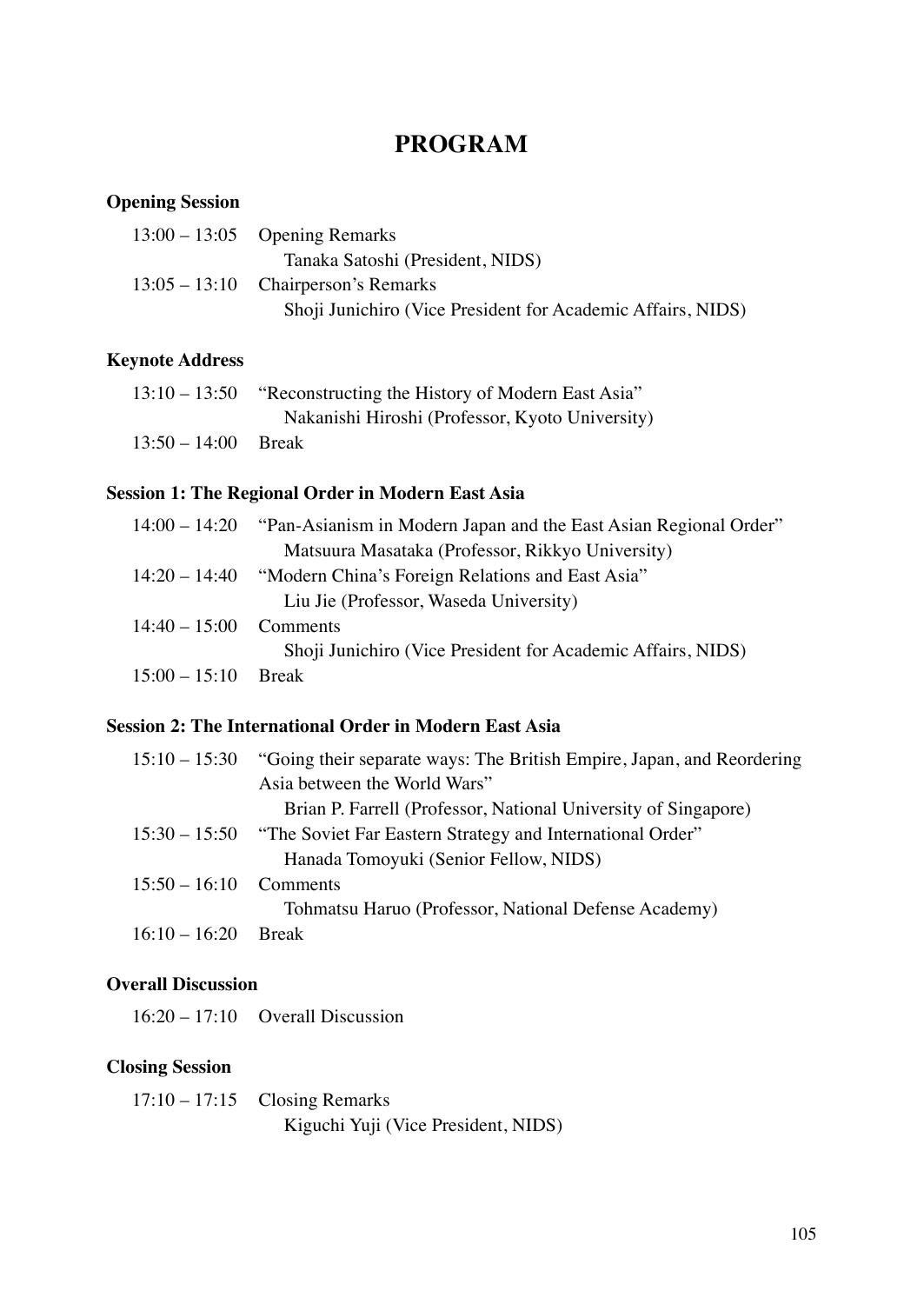# **PARTICIPANTS**

#### **Chairperson**

SHOJI Junichiro Vice President for Academic Affairs, NIDS M.A., Tsukuba University *Rekishi to Wakai* [History and Reconciliation], co-author, University of Tokyo Press, 2011 *Kensho: Taiheiyo Senso to Sono Senryaku* [Verifying the Pacific War and its Military Strategy], co-editor, Chuokoron-Shinsha, 2013 *Chiseigaku Genron* [Introduction to Geopolitical Principles], co-editor, Nihon Keizai Shimbun Publishing, 2020

### **Keynote Speaker**

NAKANISHI Hiroshi Professor, School of Law, Kyoto University B.A., Kyoto University *Kokusai Seiji towa Nanika. Chikyu Shakai ni okeru Ningen to Chitsujo* [What is International Politics? Humanity and Order in the Global Society], Chuko Shinsho, 2003 *Kosaka Masataka to Sengo Nihon* [Kosaka Masataka and Postwar Japan], co-editor, Chuokoron-Shinsha, 2016 *Nihon Seijishi no Naka no Leader-tachi* [Leaders in the Japanese Political History], co-editor, Kyoto University Press, 2018

### **Presenters and Discussants**

### **MATSUURA Masataka**

Professor, College of Law and Politics, Rikkyo University Ph.D., University of Tokyo *Nicchu Senso-ki ni okeru Keizai to Seiji: Konoe Fumimaro to Ikeda Shigeaki* [The Economy and Politics during the Sino-Japanese War: Konoe Fumimaro and Ikeda Shigeaki], University of Tokyo Press, 1995 *Daitoa Senso wa Naze Okita noka: Han-Asia-shugi no Seiji Keizaishi* [Why Did the Greater East Asia War break out? The Politico-Economic History of Pan-Asianism], Nagoya University Press, 2010

Asia Shugi wa Nani wo Katarunoka [What Did the Pan-Asianism Tell Us?], editor, Minerva Shobo, 2013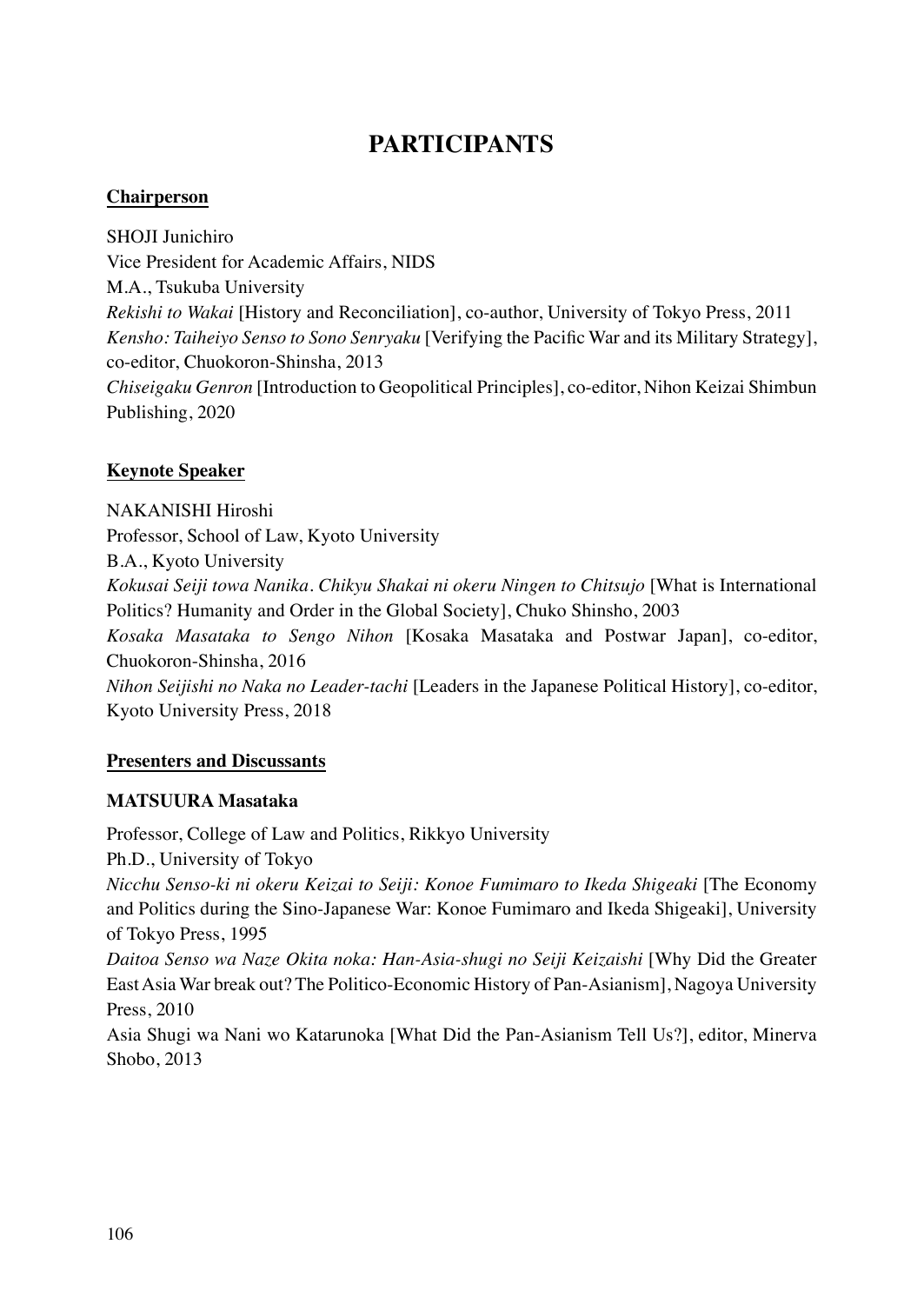# **Liu Jie**

Professor, Faculty of Social Sciences, Waseda University Ph.D., University of Tokyo *Nicchu Senso-ka no Gaiko* [Diplomacy under the Sino-Japanese War], Yoshikawa Kobunkan, 1995 *Chugoku no Kyokoku Koso* [China's Concept of a Major Power], Chikuma Sensho, 2013 *Tairitsu to Kyozon no Rekishi Ninshiki* [The Historical Perceptions of Confrontation and Coexistence], co-editor, University of Tokyo Press, 2013

# **Brian P. Farrell**

Professor, Department of History, National University of Singapore Ph.D., McGill University *The Basis and Making of British Grand Strategy, 1940-1943: Was There a Plan?* Edwin Mellen Press, 1998 *The Defence and Fall of Singapore, 1940-1942*, Tempus, 2005 *Empire in Asia: A New Global History*, 2 vols. series editor and co-editor, Bloomsbury USA Academic, 2018

# **HANADA Tomoyuki**

Senior Fellow, Military History Division, Center for Military History, NIDS Ph.D., Hokkaido University *Fifteen Lectures on Showa Japan: Road to the Pacific War in Recent Historiography*, co-author, Japan Publishing Industry Foundation for Culture, 2016 *Soren to Higashi Asia no Kokusai Seiji 1919-1941* [The Soviet Union and International Politics in East Asia, 1919-1941], co-author, Misuzu Shobo, 2017 *Stalin no Kyokuto Seisaku* [Stalin's Far Eastern Policy], co-author, Kokon Shoin, 2020

# **TOHMATSU Haruo**

Professor, Department of International Relations, School of Humanities and Social Science, National Defense Academy of Japan

Ph.D., Oxford University

*Nihonteikoku to Inintochi. Nanyo Gunto wo meguru Kokusaiseiji 1914-1947* [The Japanese Empire and Mandatory Administrations: International Politics surrounding the South Seas Islands 1914-1947], Nagoya University Press, 2011

*Moh Hitotsu no Sengo-shi: Daiichiji Sekai Taisengo no Nihon, Asia, Taiheiyo* [Another Postwar History: Japan, Asia, and the Pacific after the World War I], co-author, Chikura Shobo, 2019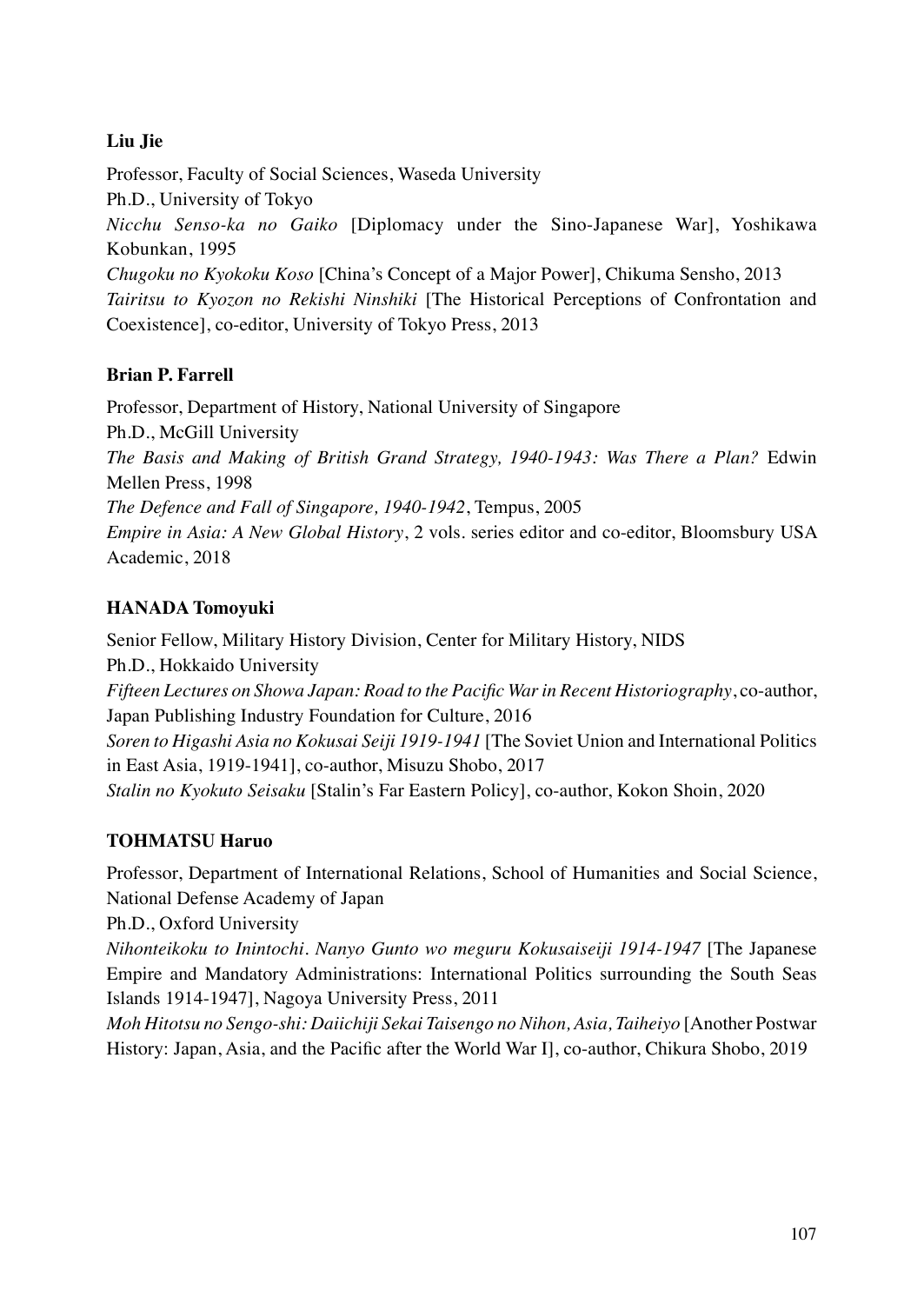### **SUMMARIES**

#### **Keynote Address**

#### **Reconstructing the History of Modern East Asia**

#### NAKANISHI Hiroshi

With the end of the Cold War, the perception that the liberal order is establishing itself globally is rapidly fading. The world faces an abundance of serious and difficult-to-solve issues, including the resurgence of competition between great powers, such as the United States and China, the confrontation between liberal democracy and authoritarianism, a widening gap between the rich and the poor alongside political polarization, ethnic and religious intolerance and discrimination, and the emergence of global and non-traditional threats such as pandemics and climate change. In such times, it is meaningful to re-examine the history of the first half of the 20th century, a period that saw one order collapse and another establish itself.

In the 2015 statement on the 70th anniversary of the end of World War II, former Prime Minister Abe commented that Japan "attempted to overcome its diplomatic and economic deadlock through the use of force. [...] With the Manchurian Incident, followed by the withdrawal from the League of Nations, Japan gradually transformed itself into a challenger to the new international order that the international community sought to establish after tremendous sacrifices. Japan took the wrong course and advanced along the road to war." His statement reveals common aspects of how Japan's modern and contemporary history has been viewed during the postwar Showa and Heisei periods. However, the questions of what led Japan to disrupt the international order during this period, and what precisely that international order was, remains.

These questions demonstrate the difficulty of comprehending East Asian history in the first half of the 20th century. This address provides an overview of East Asian history in the first half of the 20th century, based on the following two perspectives.

The first perspective sees international relations in East Asia as the gradual convergence of two timelines during this period. The first axis is one of global synchronicity. It follows the period until World War I, World War I itself, the interwar period, World War II, the postwar period, and the start of the Cold War. East Asia formed an essential part of this period, but it was mostly centered on the Western world. The second axis is the diachronic timeline of East Asia. Events such as the First Sino-Japanese War, the Spanish-American War, the Russo-Japanese War, the annexation of Korea, the Xinhai Revolution and the Chinese Civil War, the Russian Revolution and the Siberian Intervention, the Washington Naval Conference, the Northern Expedition and the confrontation between the Kuomintang and the Chinese Communist Party, the Manchurian Incident and the foundation of Manchukuo, the Second Sino-Japanese War, and the Greater East Asia Co-prosperity Sphere, had their own beating rhythms. They increasingly converged with the global timeline from just before World War II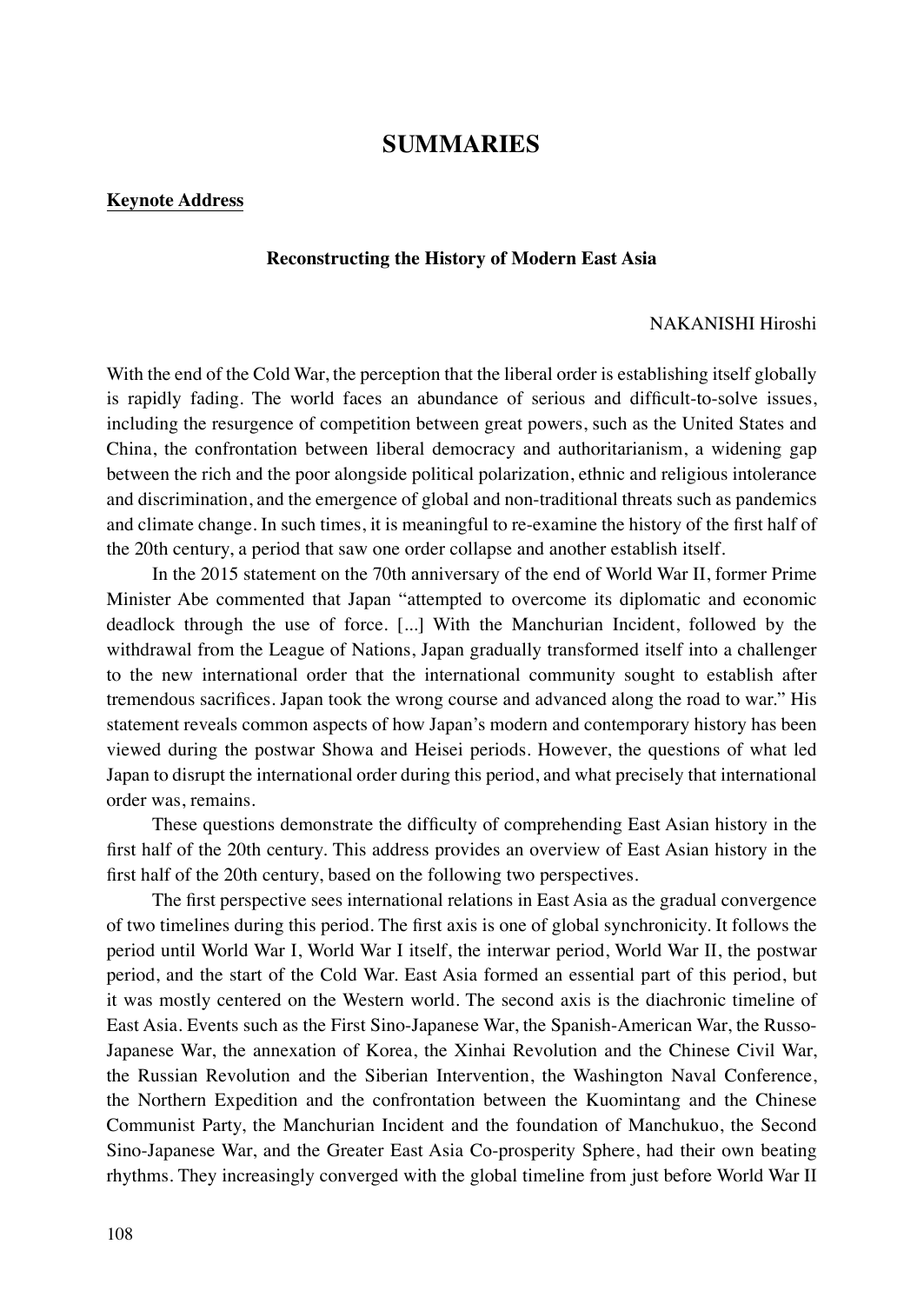through to the Cold War period.

The second perspective to be examined is the relationship between regional orders and the nation states. This period saw dramatic changes at the highest levels, shifting from the traditional East Asian order in the 19th century and the imperialist order based on treaty ports, to territorial imperialism and the expansion of the Japanese Empire, followed by the confrontational order between capitalism and communism led by the United States and the Soviet Union, respectively, and regional orders transcending national borders. At a latent level, it was also a time when regional ethnic groups were building their ethnic identities, and borders were being delineated. This latent dynamism is the driving force that weaves together historical perceptions, territorial disputes, and power politics in East Asia today, at a time when ideological politics have ended, and the national strength of Asian countries has increased.

With the increasing global importance of the Indo-Pacific region, there is a need to firmly recognize the contemporary significance of re-examining or redefining the history of East Asia in the first half of the 20th century.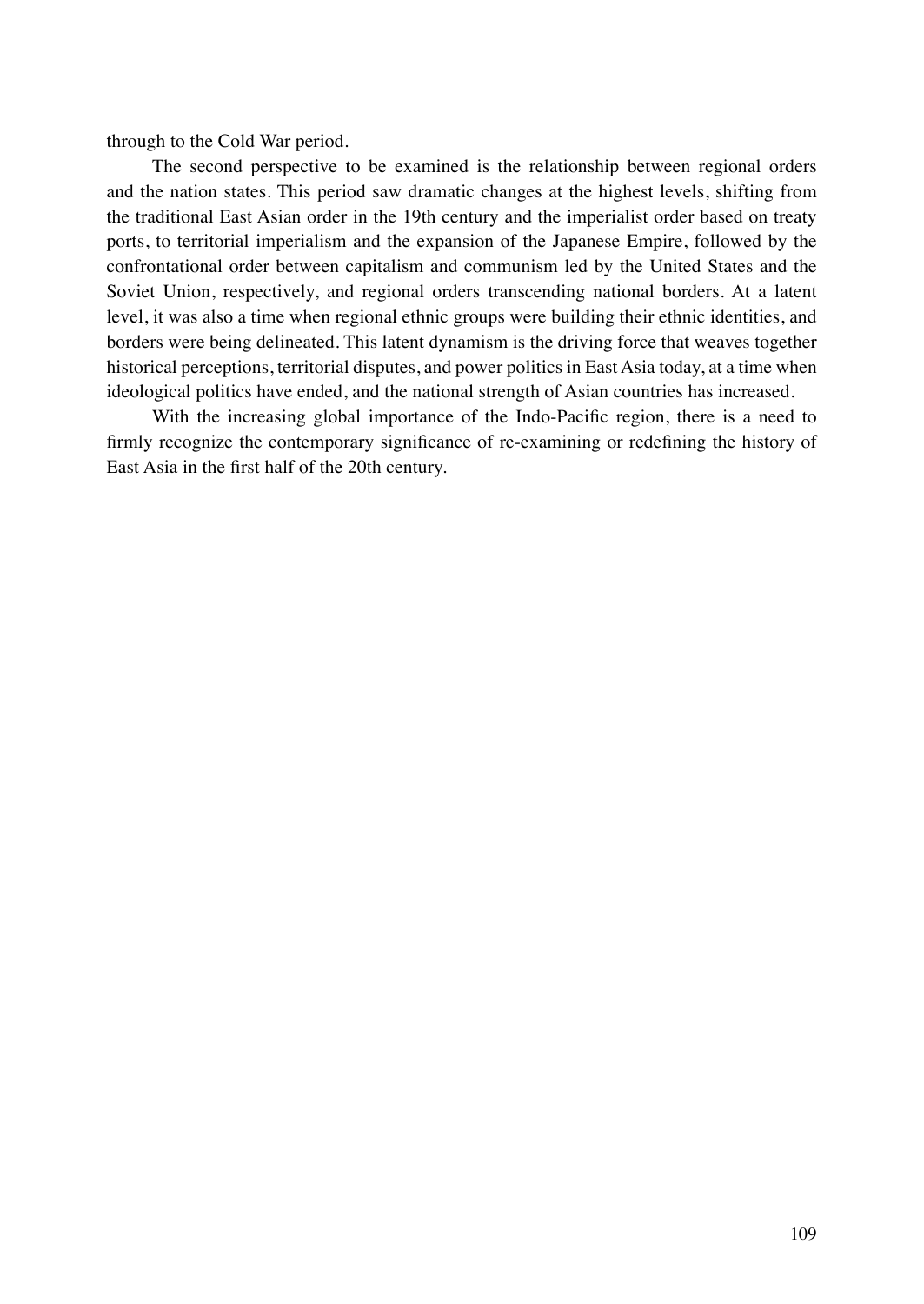#### **Pan-Asianism in Modern Japan and the East Asian Regional Order**

#### MATSUURA Masataka

In line with the objectives of this forum, this presentation attempts to re-examine the Pan-Asianism in modern Japan as a policy envisioned in response to the "uncertainty over the existing international and regional orders."

Looking at East Asia and the world today, the security environment surrounding Japan is undergoing dramatic changes, and, at the same time, enormous cross-national economic projects such as the Trans-Pacific Partnership, China's One Belt One Road initiative, and the Regional Comprehensive Economic Partnership have been set in motion. There is also a remarkable interpenetration of culture in Asia, including theater, music, video, art, dance, and cuisine. At present, however, the ideology of Pan-Asianism seems to be non-exist. Around the before and after of the formation of the Democratic Party of Japan (DPJ) government under Hatoyama Yukio in 2009, discussions related to Pan-Asianism, such as the East Asia Community, had gained momentum in Japan. But with the so-called "nationalization" of the Senkaku Islands in 2012, the anti-Japanese demonstrations in China, the deterioration of Japan-China relations, and the deterioration of Japan-Korea relations centered on the Takeshima issue and the so-called "comfort women" issue, such enthusiasm for the concept of East Asia Community has disappeared. Nevertheless, the concern in Pan-Asianism is still high. Is this a phenomenon due to nostalgia for a time when Japan had great influence or a reaction against the world order by either the United States or China, both of which have an overwhelming presence?

Pan-Asianism in modern Japan was a protest against the modern world order of Western countries such as the United Kingdom and the United States. It was also asserted a Japancentered reorganization of the East Asian order, replacing the pre-modern East Asian order centered on China. The ideology of Pan-Asianism that emerged across Japan during the late Edo period and the Meiji Restoration was both a protest against the Western colonialism powers and a counter to the powerful Qing Empire in East Asia. The movement to reorganize Asian regionalism after World War I was an attempt by Japan to take the lead in reorganizing the East Asian order following the collapse of the Qing and the Russian Empires. It was initially envisioned in a relatively peaceful way, focusing on economic factors. However, when the Kwantung Army caused the Manchurian Incident to counter the United States, based on the theory of "World Final War (Armageddon)," this reorganization transformed into a Greater Asianism centered on opposing the British Empire under a new banner of "Asian nationalism." This concept came to be asserted by the Japanese Empire when waging the Greater East Asia War as part of its new regional, ideological policies. This was indeed a process of envisioning a policy in response to the "uncertainty over the existing international and regional orders."

When Pan-Asianism is viewed as a policy from the perspective of military and economic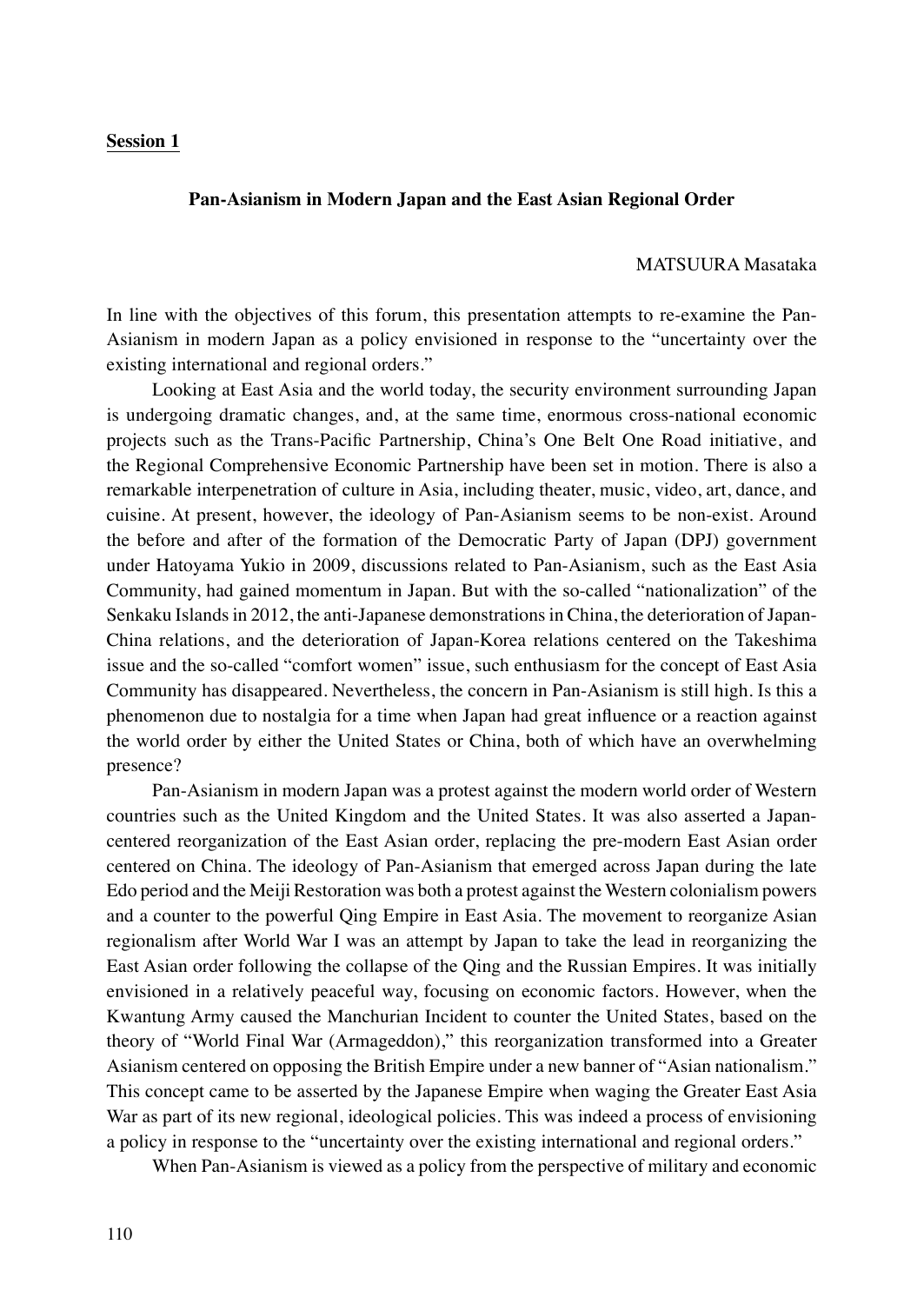security, then culture, thought, and ideology, which have been discussed mainly as issues of the history of thought, need to be repositioned in relation to their connections with military, security and economic affairs. According to the above classification of periods, Pan-Asianism initially existed as an ideology to counter the mainstream. However, after World War I, when the international and regional orders changed drastically, it began to emerge as a policy, with the Manchurian Incident leading to its full and rapid adoption and recognition. It then became the ideological pillar of the Greater East Asia War during the Second Sino-Japanese War. In the words of Kajitani Kai, Pan-Asianism was initially based on a universalism aimed at helping the weak, but it became a "monster" and turned into an ideology of the strong after the Manchurian Incident and the foundation of Manchukuo.

In my presentation, I hope to briefly cover the transformation of Pan-Asianism from an idea to a policy in relation to military and economic security, while also reflecting on the current situation.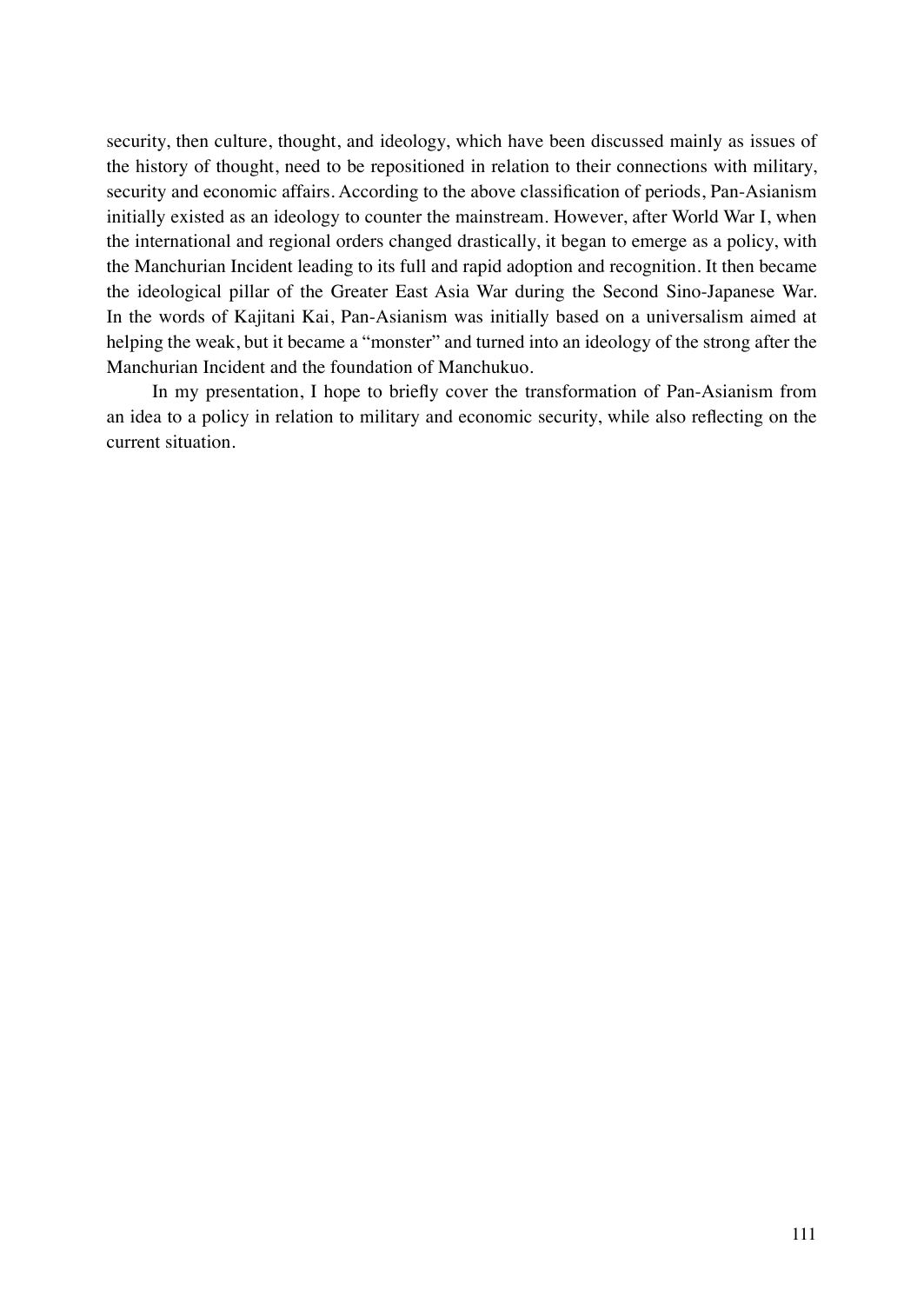#### **Modern China's Foreign Relations and East Asia**

Liu Jie

In 1925, Matsumoto Shigeharu, studying in the United States, discovered the research of Charles Beard, awakening him to the fact that "the China problem is the central issue in Japan-U.S. relations" and that "Japan-U.S. relations" were in the final analysis "Japan-China relations." Dr. Beard warned of the possibility for war between Japan and the United States over the lucrative Chinese market. A hundred years later, China has transformed itself to the point where it is universally recognized as a competitor to the United States. As the confrontation between the United States and China intensifies, the "China problem" remains a core issue for Japanese diplomacy, which is based around the Japan-U.S. Alliance. A hundred years ago, Japan was adjusting its policies towards China between the Shidehara diplomacy and the Tanaka diplomacy. Today, however, Japan is strengthening its alliance with the United States and, at the same time, looking for ways to maintain friendly relations with China while remaining wary of China's diplomatic stance.

In 2006, Chinese television aired a documentary series called "The Rise of the Great Powers." The following year, a book of the same title was published by the People's Press. The series outlined the history of nine countries that grew to become "great powers," namely the United States, Russia, the United Kingdom, France, Germany, Spain, Portugal, the Netherlands, and Japan, and strongly hinted that China, as a new "great power," must realign its capabilities and interests vis-a-vis the other major world powers. It argued that China's growing presence in the 21st century was predestined by its "long history, brilliant civilization, vast territory, and enormous population." Since then, concepts such as "great power relations" and "great power diplomacy" have been used frequently in China, with "great power consciousness" spreading rapidly among the Chinese people. But how should China's current state be understood? This is now a significant concern for the international community. Building a future-oriented relationship between Japan and China requires a historical and multifaceted understanding of contemporary China, which is undergoing dramatic changes. The purpose of this presentation is to explore China's current state by examining its external relations, especially those with Japan.

If we look at the characteristics of modern China's diplomacy, three periods become evident. These periods are (1) the "traditional diplomacy period" from the Opium War to 1901, (2) the "modern diplomacy period" from 1901, when the final protocol concerning to Boxer Rebellion was signed, to 1949 and (3) the "major country diplomacy period" since the foundation of the People's Republic of China.

The first period involved the pursuit of a Hua-Yi order and the distinction between China and non-Chinese barbarians based on Confucian traditions. Although the focus shifted from "barbarian affairs" to "Western affairs," the purpose of foreign relations was to maintain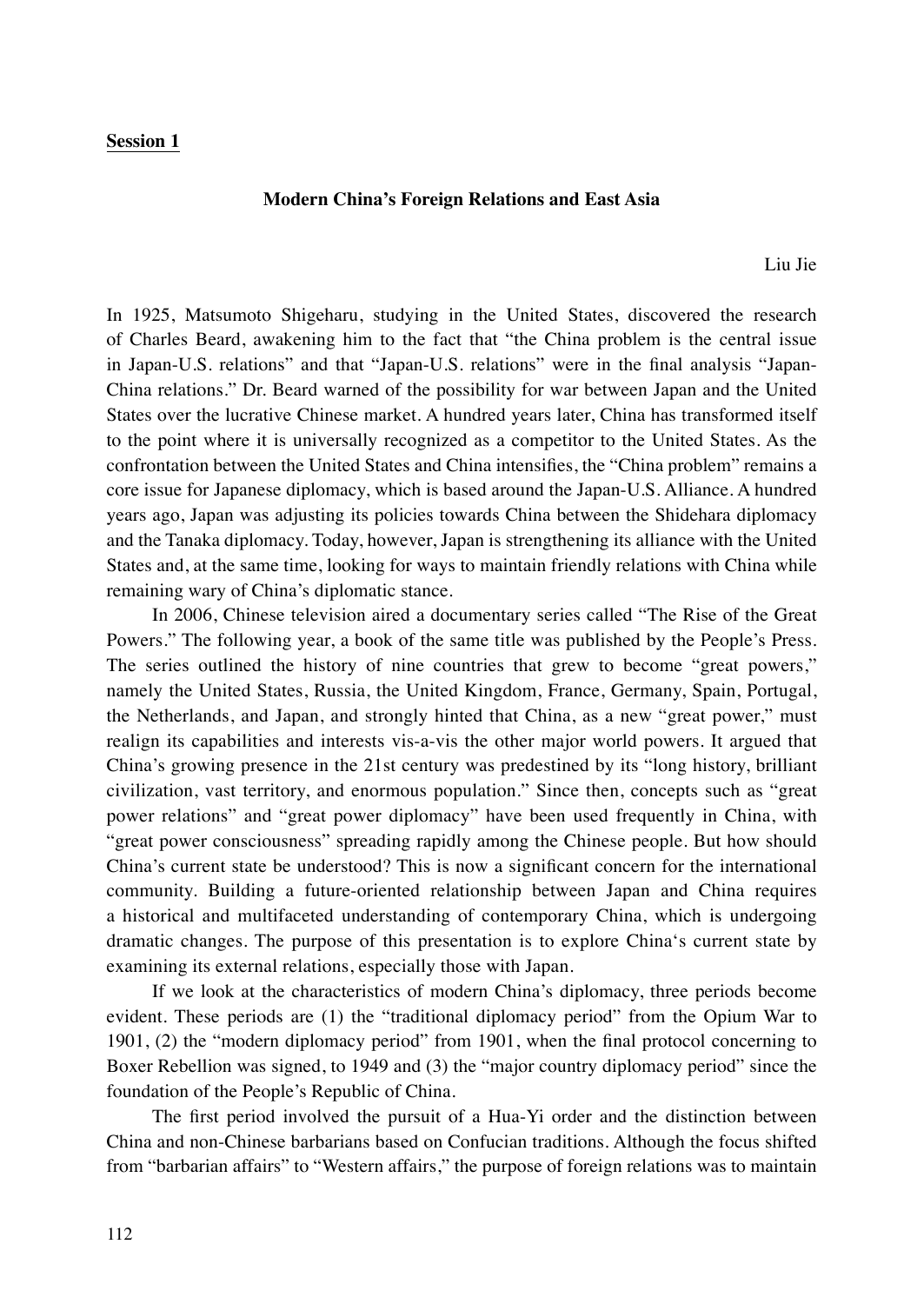Chinese authority, the tribute system with vassal states and the trade relations with the outside were seen as privileges bestowed on foreigners, and China rejected modern international law and foreign relations. China was aware of disparity falling behind the Great Powers at the time, but its humiliating experiences fed exclusivism and led to frequent actions against foreign nations, such as the Boxer Rebellion. In addition, there was little active space for professional diplomats, perhaps the symbol of "modernization," and the views and experiences of consuls posted abroad were not reflected in China's foreign policy.

In the second period, diplomacy was led by professional diplomats with experience of studying abroad and working in diplomatic missions overseas. Professional diplomats of the Beiyang government period Wellington Koo, Yan Huiqing, and Alfred Sao-ke Sze understood the modern treaty system. Their diplomatic activities, conducted in the national interest, moved the government. The diplomacy of the Chiang Kai-shek and Wang Jingwei Nationalist governments in the 1930s also followed this trend, with Chiang Kai-shek recruiting as many professional diplomats as possible and pursuing China's national interest, while being mindful of international cooperation.

The third period is diplomacy of the People's Republic of China. This period can be broken down into Mao Zedong period (revolutionary diplomacy), the Deng Xiaoping period ("bide your time" diplomacy), and the Xi Jinping period (major country diplomacy). Mao Zedong proclaimed China the "center of world revolution" (a "major country") and did not stint with support of Communist regimes in Korea and Vietnam. Deng Xiaoping, who moved China onto the path of modernization, changed the diplomatic strategy to one of "keep a low profile and bide your time" in acknowledgement of the errors of the Mao era, with China creating the peaceful global environment required to build up a modernized China, such as WTO membership. Xi Jinping came to power declaring the "great rejuvenation of the Chinese nation," and it has been difficult for professional diplomats to get much input into his "major country diplomacy." The One Belt One Road initiative and the economic order have raised the suspicions of the United States, Japan, and others, who fear it may signal a return to traditional Sino-centric diplomacy.

Overviewing modern China's diplomacy in general, we can say that the 30-odd years when elite diplomats led the foreign policy under the Nationalist government (the second period of Chinese diplomacy) was exceptional. Meanwhile, the first and third period were fundamentally linked by their traditional diplomatic concepts and methods. Why has the diplomacy of the Nationalist government failed to change the course of China's traditional diplomacy? What has China's traditional diplomacy brought to Asia and the world's understanding of China?

Meanwhile, what does it mean that the methods of diplomacy pursuing the "national interest" with a "traditional" worldview account for the consciousness of individual citizens? In short, to what extent does China's diplomacy reflect the country itself? My interest in these issues is what originally inspired this presentation.

It is undeniable that the achievement of China's process of modernization was "Westernization." One such "Westernization" was the corps of professional diplomats who represented Beiyang and the Republic of China. However, the scope of China's Westernization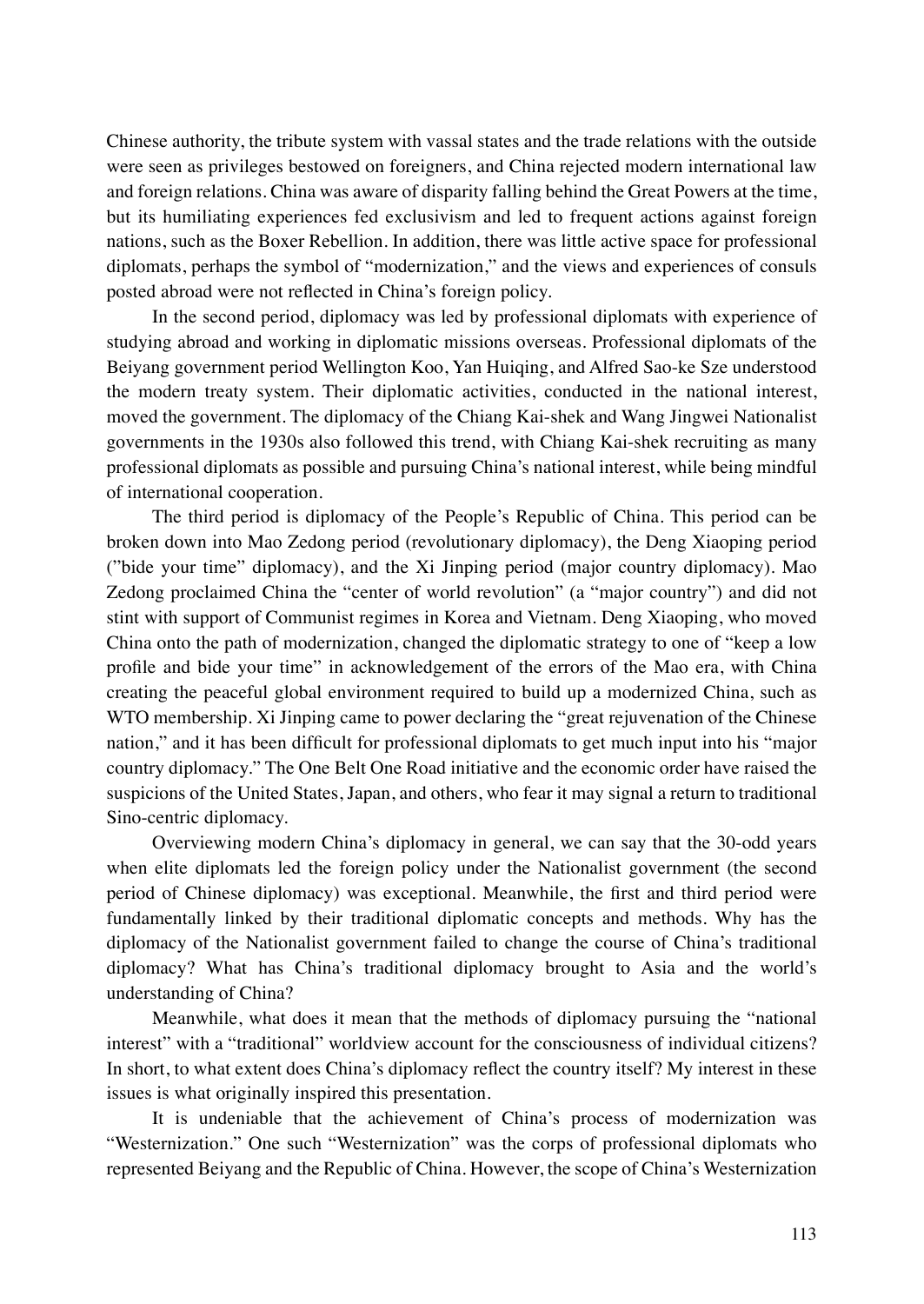and the introduction of Western systems did not produce leaders influenced by the West but rather, traditional leadership in a traditional Chinese system of government. The stability of China's governance ideology and structure provides an important perspective for considering the Chinese foreign relations and statehood.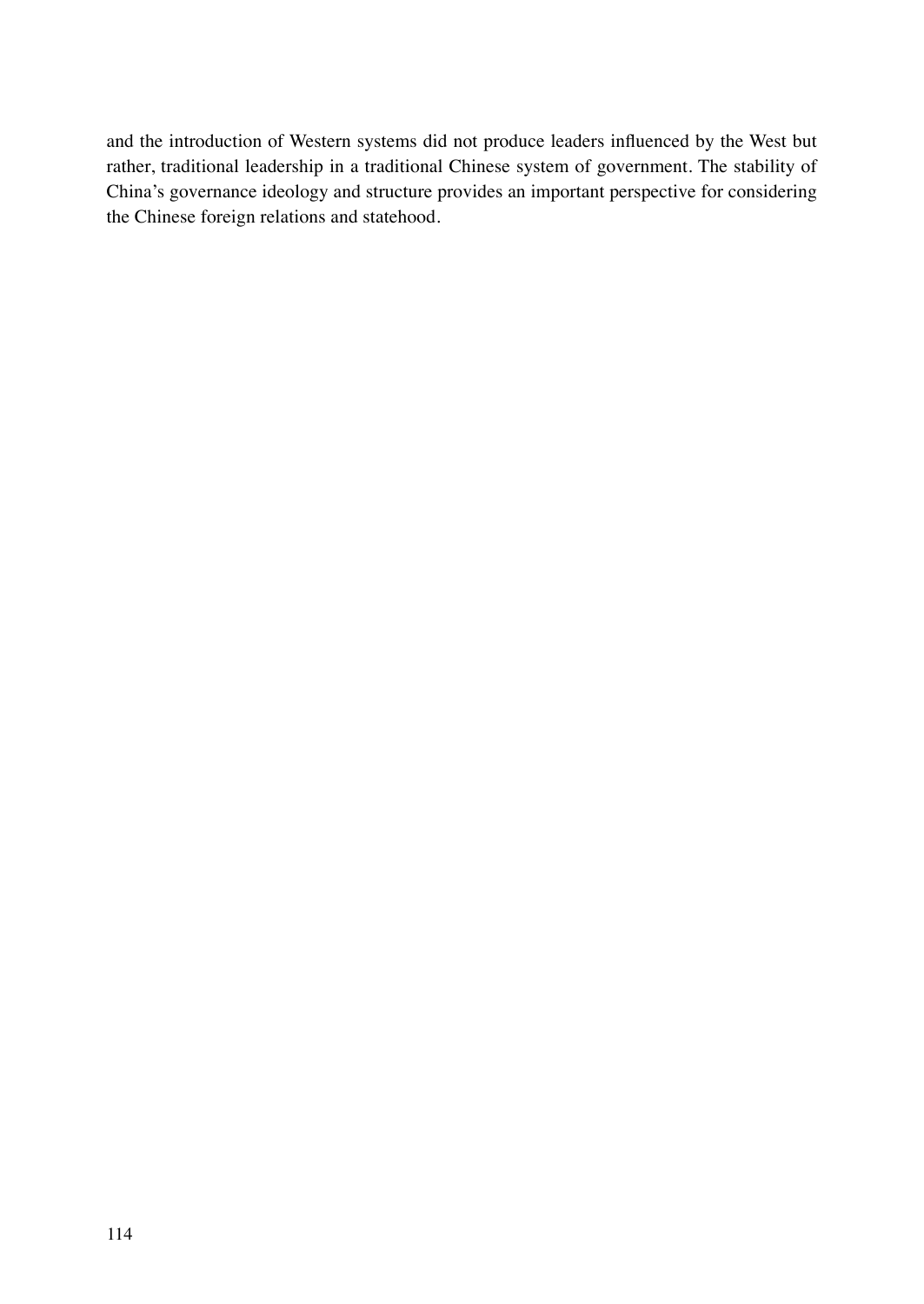#### **Going their separate ways: The British Empire, Japan, and Reordering Asia between the World Wars**

Brian P. Farrell

British and Japanese delegations sat down together at the Paris Peace Conference in January 1919 as allies, having just fought the Great War together. In 1932 the British government terminated its Ten-Year Rule regarding defence spending and estimates of future major war, triggered by the outbreak of fighting between the Imperial Japanese Navy (IJN) and Chinese forces in and around Shanghai.

By 1936 the IJN designated the British Empire as a future enemy, for planning purposes. The two empires went from looking for ways to maintain their alliance, which had been a cornerstone of regional order in the Asia Pacific, to preparing to fight each other over the future direction of that same order. This change in relations was neither linear nor desired, by either side.

But it proved unstoppable. Why? One way to address that question is to focus on the specific problem that drove the change: the future of China. And a good way to focus still more tightly on the question is to zoom in on the problem that both reflected and drove this parting of the ways: the status and defence of Shanghai, and the international presence there.

This paper will explore the change in relations between these two Empires, over reordering East Asia, by unpacking, primarily from British vantage points, their ultimate failure to see eye to eye on how to 'manage change' in Shanghai in particular, and thus in China in general.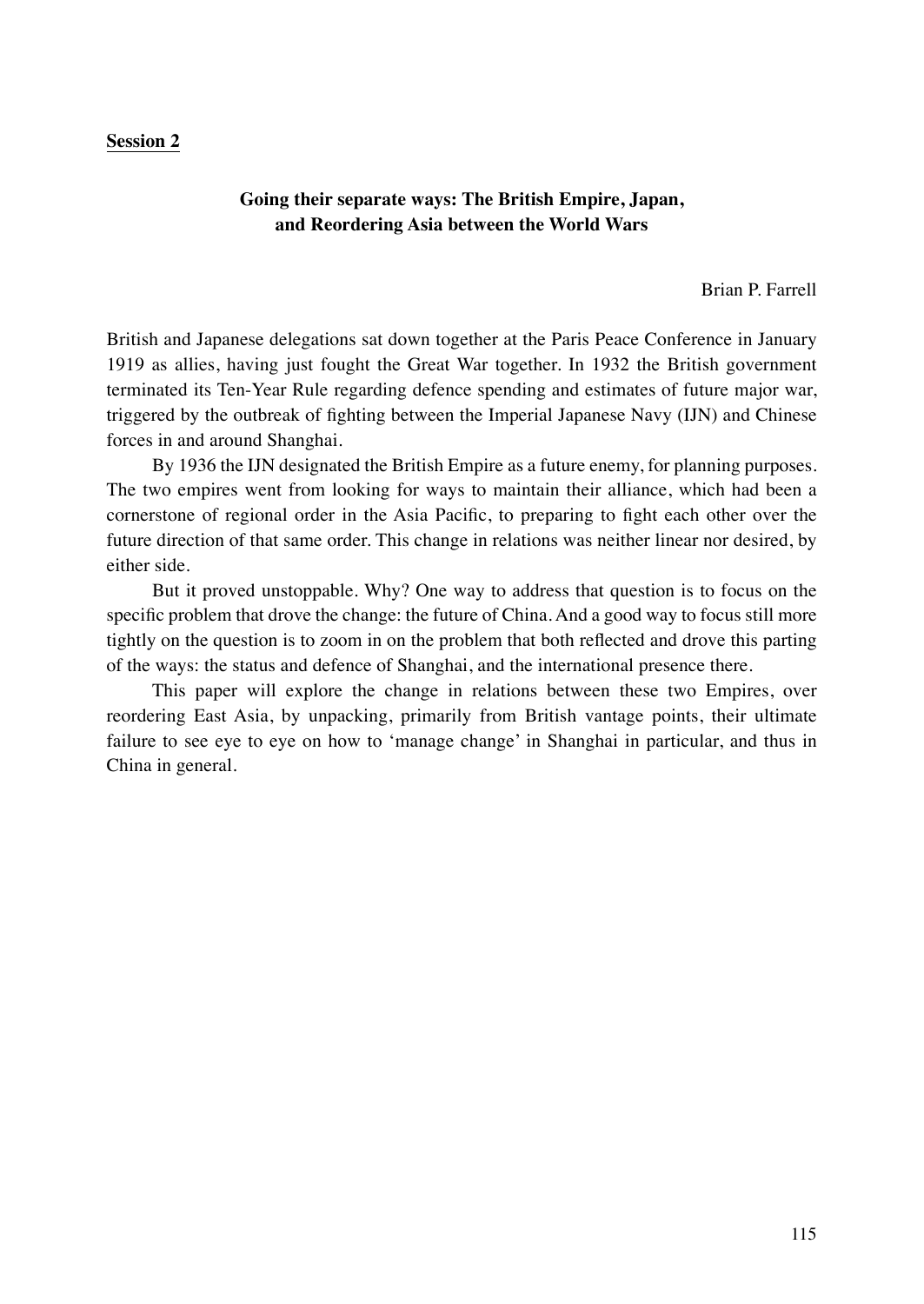#### **The Soviet Far Eastern Strategy and International Order**

#### HANADA Tomoyuki

This paper will explore the Soviet Union's Far Eastern strategy and international order during the two World Wars. It places special focus on war and diplomacy in the history of the Japan-Soviet relations and clarifies the realities of the impact of the Soviet Union on the security environment in modern East Asia.

The history of the Japanese-Soviet relations at this time can be expressed as "a coexistence of war and peace," based on the great power relations. This can be divided into three periods, taking the Siberian Intervention launched in 1918 and the "tentative occupation" of Northern Sakhalin as historical backdrop. During the first period, as increased tensions in the Soviet-Manchurian border areas due to the Manchurian Incident and the subsequent foundation of Manchukuo, Japan formed an anti-Soviet and anti-Communist regime based on the conclusion of the Anti-Comintern Pact with Germany. On the contrary, the Soviet Union formed collective security system through military alliances with the Mongolian People's Republic and the Chinese Nationalist Government. Due to the Nomonhan Incident and the conclusion of the German-Soviet Non-aggression Pact in 1939, these tensions ended with the Soviet military victory in the Far East and the diplomatic victory in Europe.

During the second period, the Japan's strategic perception toward the Far East changed radically and the Japan-Soviet relations succeeded to neutralize. The Second Konoe Fumimaro's Cabinet aimed to dissolute the British Empire's colonial system and divide it into spheres of influence, based on the continental vision of a Quadripartite Entente, which was composed of Japan, Germany, Italy, and the Soviet Union. Although this concept of international order did not actually realize, the Japanese-Soviet Neutrality Pact was concluded in April 1941, forming stable international relations of both countries in the Far East.

During the third period, while this Pact continued to exist as a diplomatic negotiation route of both sides (the Allied Nations and the Axis Powers) during World War II, the relationship between great powers of Japan and the Soviet Union ended as a result of the Soviet entry into the war against Japan in 1945 (the Soviet-Japanese War) and the Japanese diplomatic failure of Suzuki Kantaro's Cabinet to carry out the war termination with the Soviet Union. The Soviet Union succeeded in securing its rights and interests in East Asia, and the Northern Territories (Kuril Islands) dispute transformed from the issue of spheres of influence into the issue of national territory.

From these points of view, this paper clarifies the overall picture of the Soviet Union's Far Eastern strategy launched fully after the Manchurian Incident from the perspectives of war and diplomacy. It also focuses on the Nomonhan Incident and the Soviet entry into the war against Japan—the two "war histories" between Japan and the Soviet Union—and points out that the Soviet Union played a key role in the formation of the international order in East